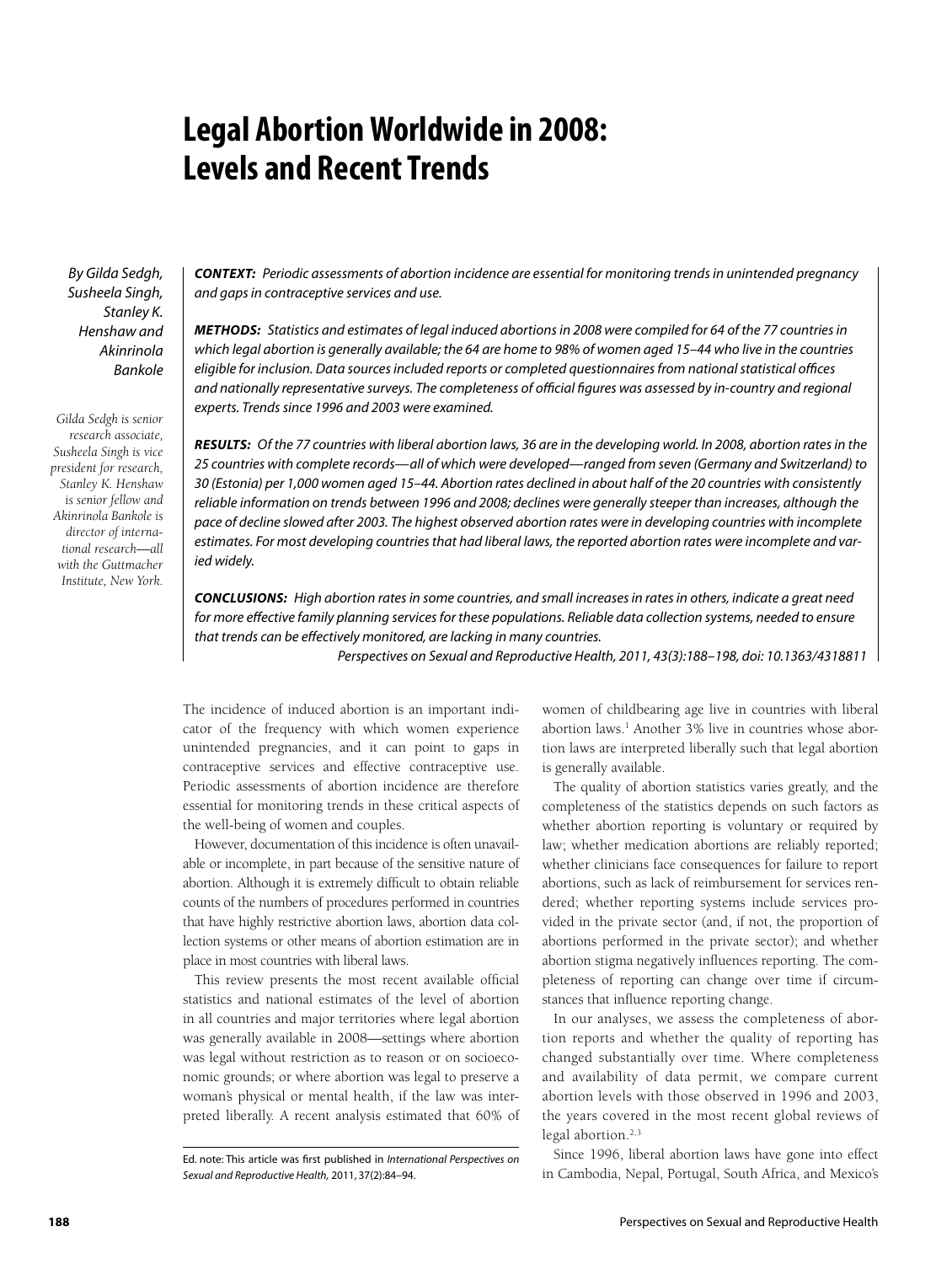Federal District (Mexico City).<sup>4</sup> In addition, the criteria for legal abortion were broadened in Ethiopia, where a substantial proportion of abortions are now legal.<sup>4</sup> In all of these countries and territories except Portugal, however, large proportions of abortions still occur outside of approved facilities, and many of these procedures are likely unsafe. Although the abortion law was liberalized in India in 1971, large numbers of abortions are performed outside of facilities certified to provide legal abortions.<sup>5</sup> For these countries we present the official, reported abortion rates or estimates of incidence in approved facilities, as well as estimates of the overall incidence of abortion in the country (if available).

## **METHODS Data Collection**

For all countries and major territories that had liberal abortion laws in 2008, we sought statistics on legal induced abortions for the most recent year available after 2003.\* We considered countries and territories to have liberal abortion laws if abortion was legal without restriction as to reason or was legal on socioeconomic grounds, either with or without gestational limits. In 2008, 71 countries and major territories fell in this category.<sup>4</sup> We also sought information for countries whose laws allow for abortion to preserve the physical or mental health of the woman, if these laws are interpreted liberally (such that a substantial proportion of all abortions were deemed legal in 2008). To the best of our knowledge, Ethiopia, Hong Kong, Israel, New Zealand, South Korea and Spain† meet these criteria.‡1

We employed data collection methods similar to those used in previous reviews of legal abortion incidence worldwide.<sup>2,3</sup> We started by searching Web sites of statistical offices or relevant government agencies for official abortion data. If such data could not be found online, we contacted these agencies directly and asked representatives to complete a standardized questionnaire on abortion incidence. Representatives were asked to provide the number of legally induced abortions that took place each year from 2003 to 2008, data on the characteristics of women who had induced abortions in 2008 and information on the types of procedures performed in 2008. If we did not receive a response to this request, we followed up with a more limited request for the official number of induced abortions in 2008. If this inquiry did not yield a response, we attempted to identify and solicit other informants who would have access to this information, primarily through Web searches and with the help of local contacts. For those few countries for which we could not obtain information from the above sources, we present abortion statistics from secondary sources, namely the United Nations*' Demographic Yearbook*<sup>6</sup> and the World Health Organization's European health for all database.<sup>7</sup> Although we could not verify the accuracy of these data, the statistics from these sources matched those from primary sources in the numerous cases where both were available. For the United States, we used findings from a

census of abortion providers conducted by a nongovernmental organization, as these data are more complete than government reports.8

We compared reports of abortions for 2003 obtained during the current review with the numbers obtained during the prior review to ensure that these figures had not changed, and that the sources of information for the two reviews were comparable. Abortions performed in one country for residents of another country were included in the count for women's country of residence, when this number was known and exceeded 100.

We asked representatives of reporting agencies who provided data to comment on the completeness of the abortion reports. If the completeness of reports was in question, we also sought assessments from additional experts, including demographers and other social scientists, national and regional specialists in sexual and reproductive health, policy advisors and providers familiar with abortion reporting procedures in the country. All of this information was used to classify countries according to whether their abortion data were complete (defined as including at least 90% of all legal abortions), likely to be incomplete or of unknown completeness.

For a few countries whose official statistics were unavailable or deemed incomplete, we present abortion estimates from nationally representative surveys. We assumed that survey-based estimates were incomplete, because underreporting of abortion is often high, particularly in faceto-face interviews. The level of underreporting in such surveys has ranged from 15% to 69% in countries with liberal abortion laws, according to studies that have attempted to validate findings.<sup>9</sup> Although neither surveys nor statistics provide complete figures for these countries, comparison between the two can aid in better understanding the quality of the two information sources.

Information for countries with recently liberalized abortion laws, as well as for India (where many unsafe abortions still occur), is presented separately. Figures for Ethiopia§ and Mexico City are taken from studies that employed indirect estimation techniques, and thus they approximate abortion incidence in these settings.<sup>10</sup>

Of the 77 countries and territories that are eligible for inclusion in this review, 41 are developed and 36

§The number of legal abortions in Ethiopia was estimated directly from a prospective, facility-based study; the number of illegal abortions was estimated using indirect methods.

<sup>\*</sup>In most cases, this was 2008. Exceptions are specified in the tables.

<sup>†</sup>The law in Spain was further liberalized in 2010 to allow abortion on request up to 14 weeks' gestation.

<sup>‡</sup>The 2003 assessment included information on legal abortions obtained by women from Ireland and Northern Ireland, and legal menstrual regulations performed in Bangladesh, even though abortion laws are restrictive in these areas. Information for Ireland and Northern Ireland is presented in the text of this article. Updated information is not available for Bangladesh. None of the three are counted among the settings where legal abortion is widely available, as defined in this review.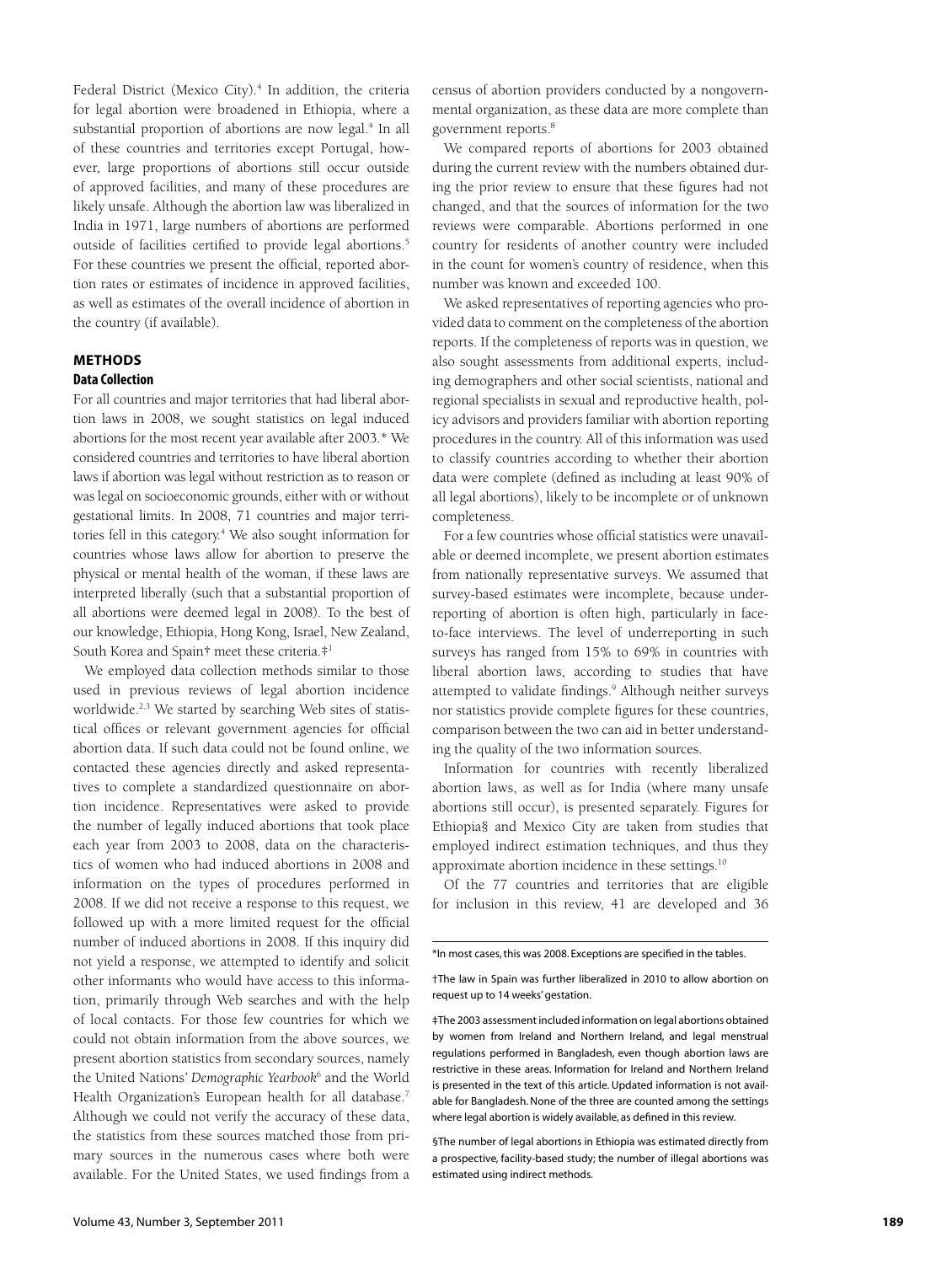developing. We obtained data for 64.\* Ninety-eight percent of women aged 15–44 who live in eligible countries reside in these 64 countries. For 25 of these countries, published or local sources indicated that the official statistics included at least 90% of the actual number of legal abortions performed in 2008.

For some countries, the classification of the completeness of their statistics has changed since 2003. Abortion statistics for Belarus, Canada, Cuba, Latvia, Lithuania, Russia and Tunisia were deemed complete in 2003 but incomplete in 2008. For Cuba, data on menstrual regulations, which accounted for more than half of all pregnancy terminations in 2003, were not available for 2008. The proportion of abortions in Russia that are privately performed and unreported is increasing, according to experts and published research.<sup>11</sup> The official statistics on abortions in Spain were deemed possibly incomplete in 2003, but experts now indicate that these statistics have been consistently complete during the past decade. Canada and Tunisia have been reclassified because this review employed a more stringent definition of completeness than the last review (90% vs. 80%). For Latvia and Lithuania, at least one source believes that the quality of reporting has likely declined.

For countries with complete statistics for 2008, we present estimates for 1996 and 2003 if they are available and are deemed to include at least 90% of all legal abortions. For some countries whose statistics fell within 10% of the estimated true number of abortions in all time periods, the level of coverage may nevertheless have changed over time. We note where such changes in coverage may have occurred. The level of completeness also may have changed since the 2003 review for countries with incomplete estimates; findings for 2003 are not presented here for those countries.

To calculate the abortion rate and the proportion of all pregnancies that ended in abortions in 2008 for each country, we obtained estimates of the population of women aged 15–44 and the number of live births. When available, we obtained these data from the United Nations Statistical Division, which compiles information from official statistical authorities.<sup>6</sup> If population or birth data were unavailable from this source, we used estimates published in 2008 by the United Nations Population Division.<sup>12</sup> We interpolated

where necessary to obtain midyear population estimates for the year corresponding to the abortion statistics.

To calculate the number of pregnancies in 2008, we summed births, abortions and miscarriages.† We estimated the number of miscarriages in each country to be the sum of 20% of the number of births and 10% of the number of induced abortions,<sup>13</sup> a formula supported by findings from a survey of women in the United States.<sup>14</sup> This approach was used for all countries, as empirical data on the incidence of miscarriage do not exist for most countries.

#### **Analysis**

We calculated the abortion rate (the number of abortions annually per 1,000 women aged 15–44) for each of the countries covered, as well as the proportion of all pregnancies that end in abortion for the countries with complete abortion statistics. For estimates derived from surveys of women, we calculated the number of abortions from the reported abortion rates.

If complete and comparable abortion statistics were available for the relevant time periods, we present the compounded annual percentage change in the abortion rate between 1996 and 2003 and between 2003 and 2008. In some cases, statistics are for years close to 1996, 2003 and 2008; in all cases, annual rates of change are calculated using the exact years for which data were available for a country.

### **RESULTS**

#### **Countries with Complete Statistics**

-*Overall levels and trends.* Among countries with relatively complete abortion reports, the United States had the most legal abortions in 2008—1.2 million (Table 1). The highest legal abortion rate was in Estonia (30 abortions per 1,000 women of reproductive age); at this rate, 100 Estonian women can expect to have a total of 90 abortions over their reproductive lifetimes—0.9 per woman.‡ However, higher numbers and rates were observed in some countries with incomplete counts or estimates. The lowest legal abortion rates were in Germany and Switzerland (seven per 1,000) and the Netherlands (eight per 1,000). At these rates, 100 women can expect to have 20–25 abortions during their lifetimes.

The proportion of pregnancies that ended in induced abortion was lowest in Israel (10%), followed closely by the Netherlands and Switzerland (11% each); the highest was in Estonia (30%). The abortion rate declined between 1996 and 2008 in about half of the 20 countries with complete statistics (Table 1 and Supporting Information available online). The rate fell most precipitously in the countries that had the highest incidence of abortion in 1996. In most of the countries where the abortion rate declined, the pace of the decrease slowed after 2003. In the remaining countries with complete statistics, the rate rose between 1996 and 2008, but all of the increases were small (1–3 abortions per 1,000 women). The greatest

<sup>\*</sup>Data were not available for Australia, Austria, Bahrain, Barbados, Belize, Bosnia and Herzegovina, Cape Verde, Cyprus, Fiji, Guyana, North Korea, Saint Vincent and the Grenadines, or Zambia. An estimate of abortion incidence in Australia in 2003 has been published, but a more recent formal estimate is not available.

<sup>†</sup>In this article, miscarriage refers to all spontaneous fetal losses that occur at least four weeks after the last menstrual period, as well as stillbirths.

<sup>‡</sup>We estimate the average lifetime number of abortions per woman by dividing the annual abortion rate by 1,000 (to compute the average number of abortions per woman per year) and multiplying the result by 30 (the number of years of her reproductive life).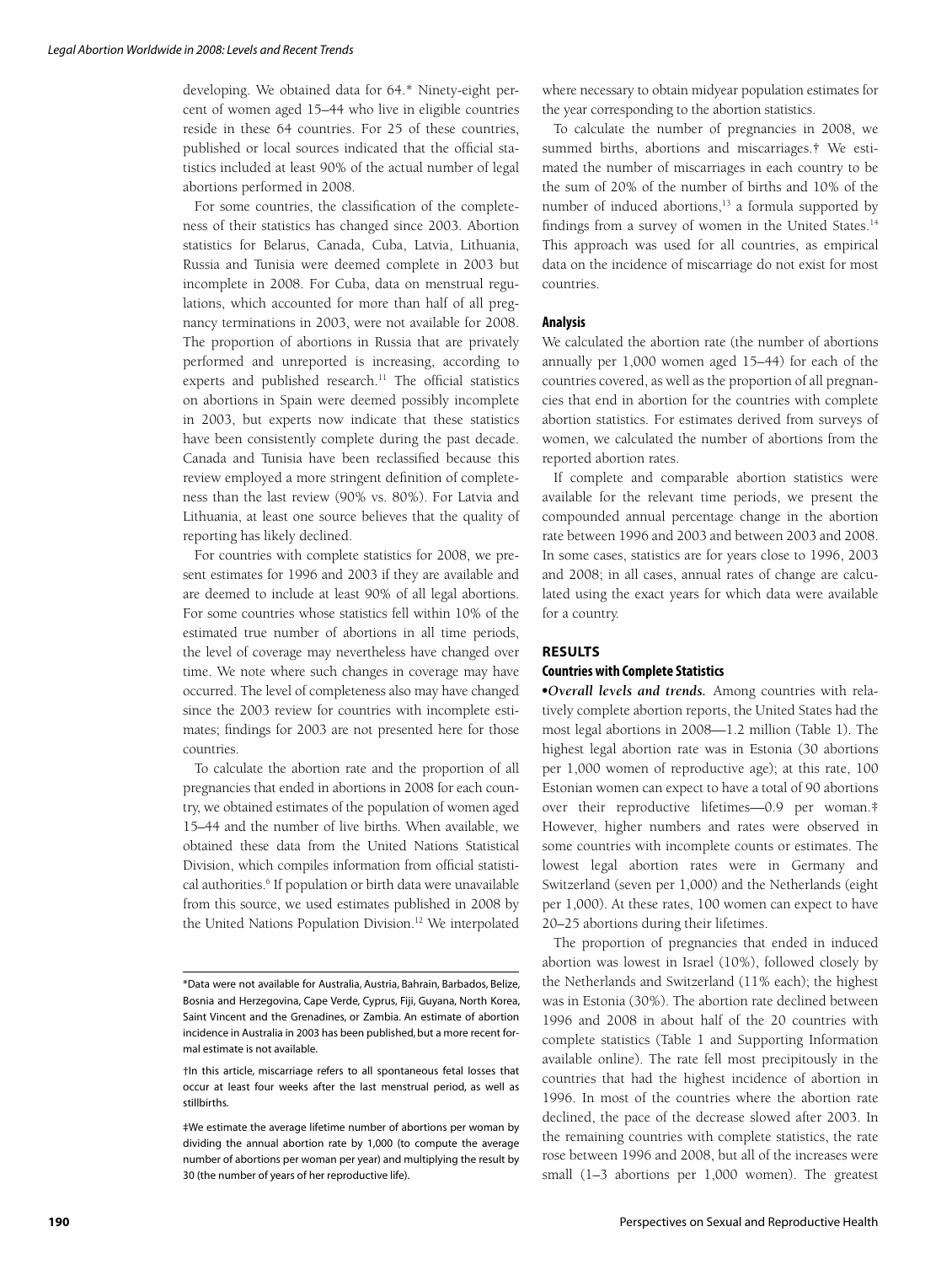| TABLE 1. Number and rate of legal abortions in countries with complete reports, by year; annual percentage change in rate, by |
|-------------------------------------------------------------------------------------------------------------------------------|
| interval; and percentage of pregnancies ending in abortion in 2008—all according to country                                   |

| Country                   | No.       |           |           | Rate |                |                | Annual % change<br>in rate |               | % of pregnancies<br>ending in abortion,<br>2008 |
|---------------------------|-----------|-----------|-----------|------|----------------|----------------|----------------------------|---------------|-------------------------------------------------|
|                           | 2008      | 2003      | 1996      | 2008 | 2003           | 1996           | $2003 -$<br>2008           | 1996-<br>2003 |                                                 |
| <b>EUROPE</b>             |           |           |           |      |                |                |                            |               |                                                 |
| Eastern                   |           |           |           |      |                |                |                            |               |                                                 |
| Bulgaria                  | 24,900    | 34,700    | 89,000    | 16   | 22             | 51             | $-5.8$                     | $-11.7$       | 21                                              |
| Czech Republic*           | 25,800    | 29,300    | 46,500    | 12   | 14             | 21             | $-3.0$                     | $-6.9$        | 16                                              |
| Hungary                   | 44,100    | 53,800    | 76,600    | 21   | 26             | 35             | $-3.8$                     | $-4.2$        | 26                                              |
| Slovakia                  | 13,400    | 16,200    | 25,200    | 11   | 13             | 20             | $-3.6$                     | $-6.1$        | 16                                              |
| Northern/Southern/Western |           |           |           |      |                |                |                            |               |                                                 |
| Belgium                   | 19,300    | 16,200    | 14,800    | 9    | $\overline{7}$ | $\overline{7}$ | 4.2                        | 1.7           | 12                                              |
| Denmarkt                  | 16,200    | 15,600    | 18,100    | 15   | 15             | 16             | 0.6                        | $-1.6$        | 18                                              |
| England and Walest        | 189,800   | 181,600   | 167,900   | 17   | 17             | 16             | 0.4                        | 0.9           | 18                                              |
| Estonia                   | 8,400     | 10,600    | 16,900    | 30   | 36             | 56             | $-3.8$                     | $-6.1$        | 30                                              |
| Finland                   | 10,400    | 10,700    | 10,400    | 11   | 11             | 10             | $-0.4$                     | 1.1           | 13                                              |
| France                    | 198,200   | 208,800   | 189,800   | 16   | 17             | 15             | $-0.1$                     | 1.6           | 18                                              |
| Germany <sup>+</sup>      | 110,700   | 129,300   | 130,900   | 7    | 8              | 8              | $-1.3$                     | 0.2           | 12                                              |
| Iceland                   | 1,000     | 1,000     | 800       | 14   | 15             | u              | $-1.1$                     | u             | 14                                              |
| ltaly*, +, +              | 117,100   | 132,200   | u         | 10   | 11             | u              | $-1.4$                     | u             | 15                                              |
| Netherlands               | 27,600    | 28,800    | 22,400    | 8    | 9              | 7              | $-0.2$                     | 4.0           | 11                                              |
| Norway                    | 16,100    | 13,800    | 14,300    | 17   | 15             | 16             | 2.3                        | $-0.5$        | 19                                              |
| Portugal <sup>+</sup>     | 19,600    | u.        | u.        | 9    | u              | $\mathsf{u}$   | u                          | u             | 14                                              |
| Scotland                  | 14,100    | 12,600    | 12,300    | 13   | 12             | 11             | 3.0                        | 0.5           | 16                                              |
| Slovenia                  | 4,900     | 6,900     | 10,400    | 12   | 16             | 23             | $-5.5$                     | $-5.2$        | 17                                              |
| Spain                     | 115,800   | 79,800    | u         | 12   | 8              | u              | 7.1                        | u             | 16                                              |
| Swedent                   | 37,500    | 34,400    | 32,100    | 21   | 20             | 19             | 0.6                        | 1.1           | 22                                              |
| Switzerland               | 10,800    | 10,500    | u         | 7    | 7              | u              | $-0.3$                     | u             | 11                                              |
| <b>NORTH AMERICA</b>      |           |           |           |      |                |                |                            |               |                                                 |
| United States*            | 1,213,000 | 1,250,000 | 1,360,200 | 20   | 21             | 22             | $-1.2$                     | $-1.2$        | 19                                              |
| <b>OCEANIA</b>            |           |           |           |      |                |                |                            |               |                                                 |
| New Zealand               | 17,900    | 18,500    | 14,800    | 20   | 21             | 17             | $-1.2$                     | 2.8           | 20                                              |
| <b>ASIA</b>               |           |           |           |      |                |                |                            |               |                                                 |
| Israel                    | 19,600    | 20,800    | 17,400    | 13   | 14             | 14             | $-1.8$                     | 0.6           | 10                                              |
| Singapore                 | 12,200    | 12,300    | 14,400    | 14   | 15             | 16             | $-0.6$                     | $-0.9$        | 21                                              |

\*Abortion counts and rates for 2003 have been updated since prior review. †Most recent estimates are for 2009. ‡The quality of reporting likely improved between 2003 and 2008. *Notes:* Numbers of abortions are rounded to the nearest 100. Rates are numbers of abortions per 1,000 women aged 15–44. Pregnancies comprise live births, abortions and miscarriages. u=unavailable.

cumulative decline was in Bulgaria, where the rate fell by 69%; the greatest increase was in New Zealand, where the rate rose by 16% (not shown).

Between 2003 and 2008, the abortion rate declined by more than one point in six of the 24 countries with complete data, rose by more than one point in three and remained relatively stable in 15. The sharpest decline occurred in Bulgaria, where the abortion rate fell by 6% per year on average, and the steepest annual rise was in Spain, where the rate rose by 7% per year. The increase in the overall rate in Spain has been attributed to the rapidly growing immigrant population; experts indicated that the rate in the nonimmigrant population probably has been fairly steady, and that in 2008, the abortion rate among foreign-born women was triple that of native-born women. Some 45% of abortions were obtained by women born outside of Spain (most frequently in South America), even though separate statistics indicate that only 11% of women in Spain are foreign-born.<sup>15</sup>

-*Eastern Europe.* The decline in abortion incidence observed in Eastern Europe between 1996 and 2003 continued in ensuing years, but at a markedly slower pace.

The annual declines in the rate were still high relative to those in other countries, and ranged from 3% in the Czech Republic to 6% in Bulgaria. In 2008, abortion rates ranged from 11 per 1,000 in Slovakia to 21 per 1,000 in Hungary. The proportion of pregnancies ending in abortion was greatest in Hungary (26%).

-*Northern, Southern and Western Europe.* Abortion rates also continued to decline fairly rapidly between 2003 and 2008 (by 4–6% annually) in the former Soviet countries outside of Eastern Europe—Estonia and Slovenia. In contrast, rates held fairly steady in Denmark, England and Wales, Finland, France, Germany, the Netherlands and Switzerland, where they ranged from seven to 17 per 1,000 women of reproductive age in 2008. The abortion rate rose slightly but consistently across the two intervals in Scotland (from 11 to 13) and Sweden (from 19 to 21). It also increased in Norway (from 15 to 17) after 2003. The abortion rate appears to have declined slightly in Italy between 2003 and 2008 (from 11 to 10), despite some improvement in the quality of reporting.

Although abortion laws are restrictive in Ireland and Northern Ireland, residents of these areas obtain abortions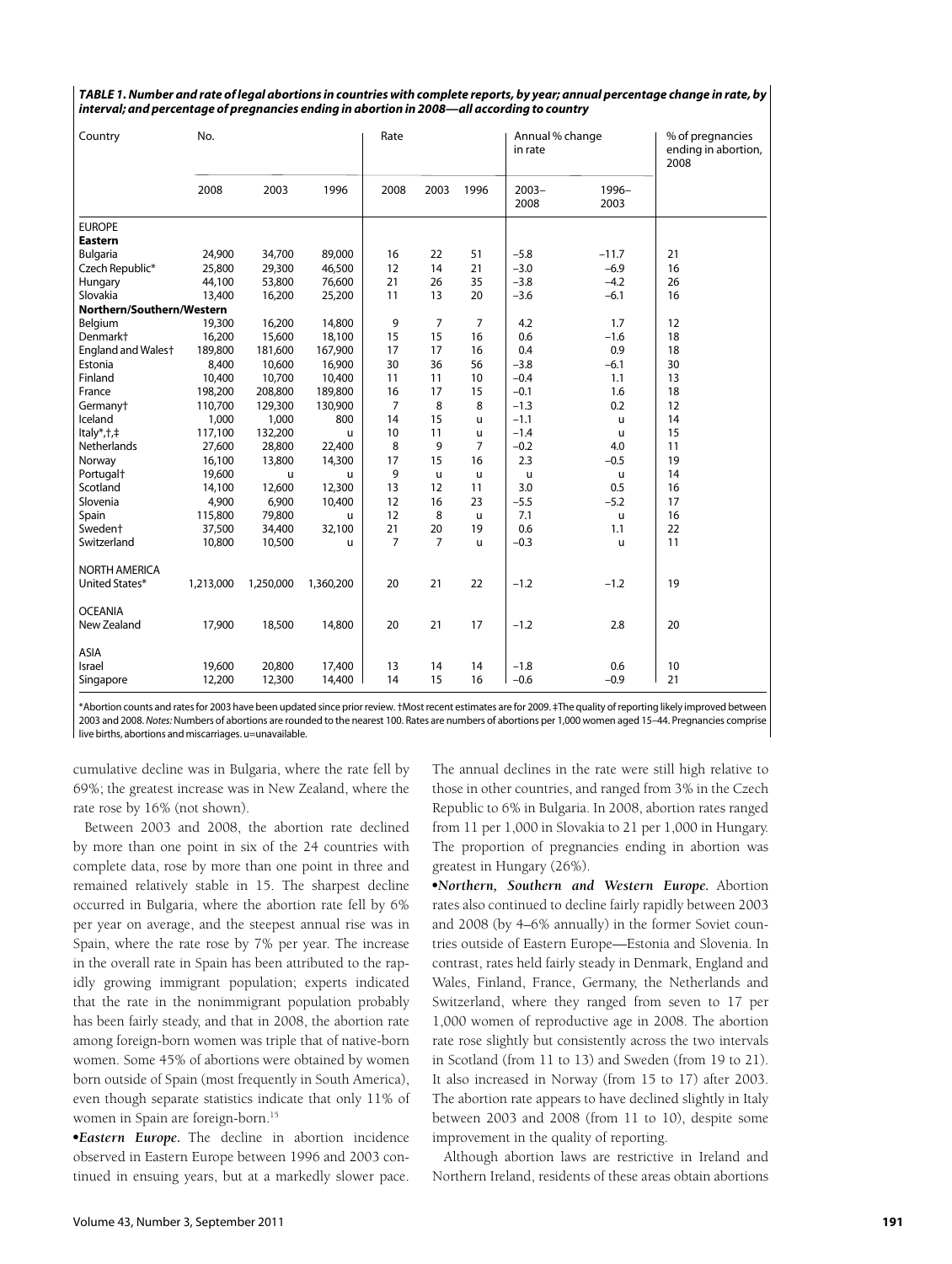*TABLE 2. Number and rate of legal abortions in countries where reporting is incomplete or where completeness is uncertain, by country and year*

| Country                   | No.            | Rate | Year         |
|---------------------------|----------------|------|--------------|
| <b>EUROPE</b>             |                |      |              |
| Eastern                   |                |      |              |
| <b>Belarus</b>            | 46,300         | 19   | 2008         |
| Moldova                   | 12,300         | 14   | 2008         |
| Romania                   | 77,000         | 16   | 2008         |
| <b>Russian Federation</b> | 1,208,700      | 38   | 2008         |
| Ukraine                   | 127,500        | 12   | 2008         |
| Ukraine*                  | 151,500        | 15   | 2007         |
| Southern                  |                |      |              |
| Albania                   |                | 5    | 2008         |
| Albania*                  | 3,900<br>4,100 | 6    |              |
| Croatia                   |                | 5    | 2009<br>2008 |
| Greece                    | 4,500          | 7    |              |
| Macedonia <sup>+</sup>    | 16,500         | 12   | 2005         |
|                           | 5,700          |      | 2008         |
| Montenegro                | 1,100          | 8    | 2008         |
| Serbia                    | 22,700         | 16   | 2008         |
| Northern                  |                |      |              |
| Latvia                    | 10,400         | 20   | 2008         |
| Lithuania                 | 9,000          | 12   | 2008         |
| NORTH AMERICA             |                |      |              |
| Canada                    | 94,010         | 14   | 2008         |
| <b>ASIA</b>               |                |      |              |
| Central                   |                |      |              |
| Kazakhstan                | 124,000        | 32   | 2008         |
| Kyrgyzstan†               | 20,800         | 16   | 2008         |
| Tajikistan <sup>+</sup>   | 18,500         | 11   | 2008         |
| Turkmenistan              | 12,200         | 9    | 2008         |
| Uzbekistan <sup>+</sup>   | 40,000         | 5    | 2008         |
| East                      |                |      |              |
| China                     | 9,173,100      | 29   | 2008         |
| Hong Kong                 | 13,200         | 8    | 2008         |
| Japan‡                    | 242,300        | 10   | 2008         |
| Mongolia                  | 10,700         | 15   | 2008         |
| South Korea*              | 124,700        | 11   | 2006         |
| Taiwan*                   | 78,800         | 17   | 2007         |
| Southeast                 |                |      |              |
| Vietnam                   | 332,200        | 15   | 2008         |
| Western                   |                |      |              |
| Armenia                   | 9,000          | 12   | 2008         |
| Armenia                   | 40,600         | 54   | 2005         |
| Azerbaijan                | 10,400         | 7    | 2008         |
| Azerbaijan*               | 159,700        | 81   | 2006         |
|                           | 19,100         | 19   | 2008         |
| Georgia<br>Turkey*        | 177,100        | 10   | 2008         |
| LATIN AMERICA/CARIBBEAN   |                |      |              |
| Cuba§                     | 74,800         | 29   | 2008         |
| Puerto Rico**             | 6,900          | 7    | 2006         |
|                           |                |      |              |
| <b>AFRICA</b>             |                |      |              |
| Tunisia                   | 14,700         | 6    | 2009         |

\*Estimates are based on data from a nationally representative survey of women aged 15–44, except in South Korea (married women aged 20–44) and Turkey (ever-married women aged 15-44). Estimates reflect the average for the three years preceding the survey, except in Taiwan (preceding year) and in South Korea and Turkey (preceding five years). Number of abortions was calculated from the abortion rate, except in Turkey (calculated from total abortion rate). Numbers and rates may include a small number of illegal abortions. †Estimate may include spontaneous abortions. ‡Data are for April 2008–March 2009. §Data do not include menstrual regulations. \*\*Data are for July 2005–June 2006. *Notes:* Numbers of abortions are rounded to the nearest 100. Rates are numbers of abortions per 1,000 women aged 15-44. Unless otherwise noted, all figures are based on data from official country reports, the United Nations' Demographic Yearbook or the World Health Organization's European health for all database.

in England and Wales at rates of at least five and four abortions per 1,000 women of reproductive age, respectively (not shown). Data are unavailable for abortions obtained by Irish women who provided non-Irish addresses when obtaining abortions in England and Wales, who obtained abortions in other countries or who had abortions in Ireland and Northern Ireland, so such abortions are excluded from these counts.

In France, the abortion rate was 16 per 1,000 women in 2008 (not shown). The country's official report also provides statistics on procedures carried out in several small French territories and departments abroad, all of which have higher abortion rates than France itself—French Guyana (38), Guadeloupe (45), Martinique (28) and the Réunion Islands (20).

Spain was not the only European country for which official reports and published studies indicate large differentials in abortion rates by women's country of origin. In Italy, although only 6% of women were foreign-born residents in 2008,<sup>12</sup> more than 30% of abortions in 2008 were provided to foreign-born women,<sup>16</sup> a proportion that has increased over time.<sup>17</sup> Recent studies also indicate that  $25-36\%$  of abortions in Finland,<sup>18</sup> the Netherlands,<sup>19</sup> Norway<sup>20</sup> and Sweden<sup>21,22</sup> have been among foreign-born women, largely those of non-European origin. Only 4% and 8% of women in Finland<sup>23</sup> and Norway,<sup>24</sup> respectively, were foreign-born residents in 2008, and 17% and 26% of women in Sweden<sup>25</sup> and the Netherlands<sup>26</sup> were foreignborn residents.

-*North America and Oceania.* The abortion rate in both the United States and New Zealand was 20 per 1,000 women of reproductive age in 2008. In the United States, incidence declined between 1996 and 2008. The abortion rate also declined slightly in New Zealand, after an increase between 1996 and 2003. In both countries, 19–20% of pregnancies ended in induced abortion in 2008. An official estimate of the number of abortions in Australia is unavailable, but findings from an assessment that used insurance claims and hospital statistics and employed the same approach used to estimate abortions in 2003 indicate that the rate may have decreased slightly, from 19 to 18.27,28 Complete statistics are available for South Australia, where the rate declined slightly, from 17 in 2003 to 16 in 2008 (not shown).29

-*Asia.* The only Asian countries with liberal abortion laws and complete statistics were Israel and Singapore. Abortion incidence decreased slightly in both countries between 2003 and 2008, to rates of 13 and 14 per 1,000 women, respectively (Table 1).

#### **Countries with Incomplete Statistics**

The numbers and rates for most of the 33 countries whose statistics were incomplete or of unknown completeness are minimum figures. Because the completeness of reports may have changed over time, caution is warranted when comparing these estimates to earlier figures published previously;<sup>3</sup> however, we comment on possible trends where feasible.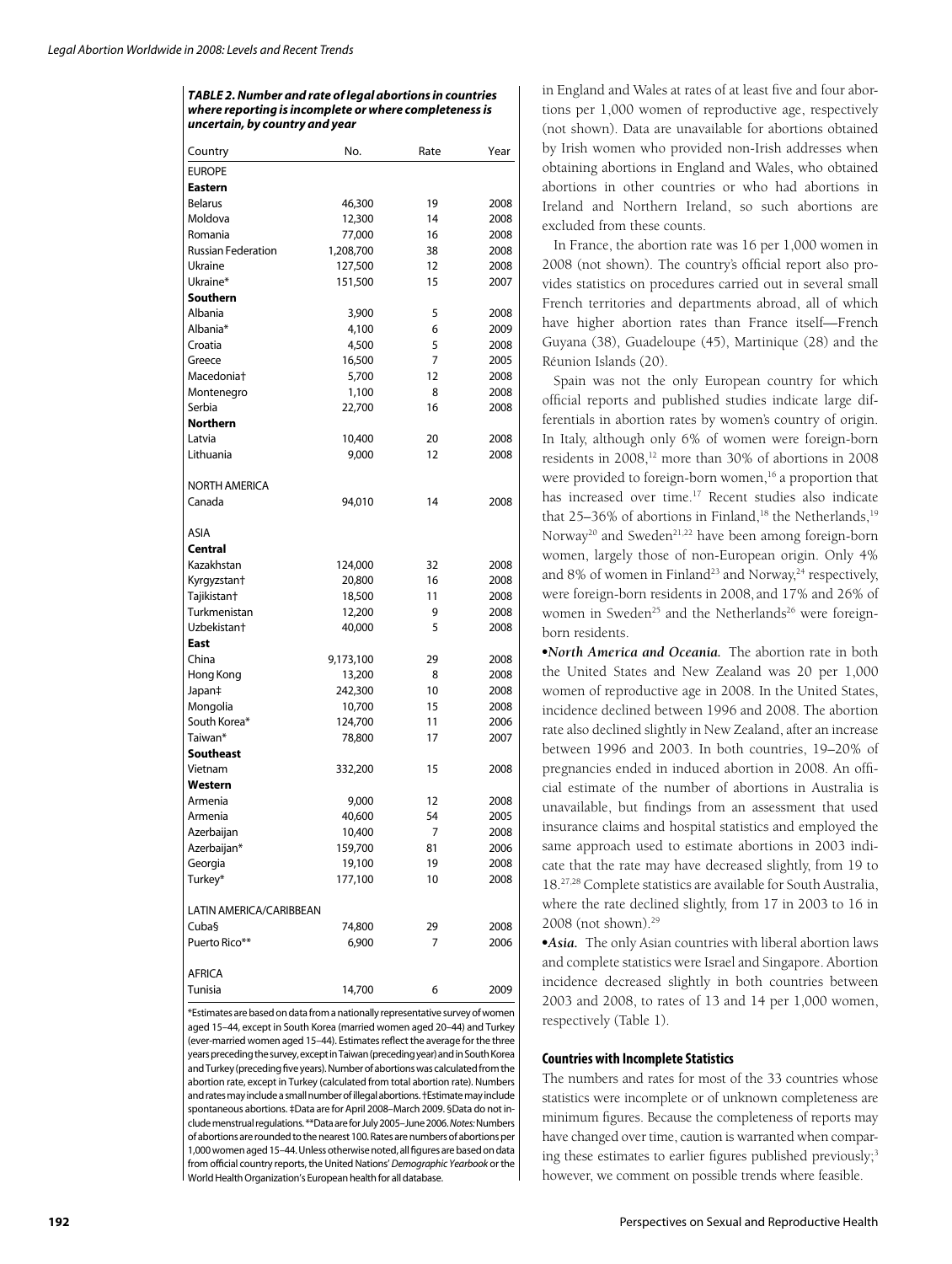-*Eastern Europe.* The reported abortion rates for Eastern European countries with incomplete reporting for 2008 ranged from 12 in Ukraine to 38 in Russia (Table 2). For all countries but Moldova, reported rates were much lower in 2008 than in 2003, when they ranged from 22 in Ukraine to 45 in Russia (not shown). However, experts indicated that the number of unreported, privately performed abortions in this region has increased substantially, though the levels of such abortions are unknown. Informants believed that the declines in the official numbers represent a combination of real declines in incidence and a shift to unreported abortions.

-*Southern Europe.* The reported abortion rates for countries with incomplete reporting in Southern Europe ranged from five (Albania and Croatia) to 16 (Serbia) in 2008. Informants indicated that actual abortion rates were several times higher than reported levels in at least some of the listed countries. Fertility rates were below replacement level in these countries,<sup>30</sup> yet the prevalence of modern contraceptive use was low (46% in Greece and less than  $23\%$  in all other countries), $31$  suggesting that reliance on abortion to prevent unwanted births remained moderate to high. Moreover, the most commonly used modern method was the condom, which can have a high failure rate.

-*Northern Europe.* Abortion statistics for 2003 were believed to be reasonably complete for Latvia and Lithuania, but official records for 2008 are thought to be incomplete. Experts indicate, however, that the incidence of abortion appears to have declined (not shown).

• *North America*. According to official reports, the abortion rate in Canada declined from 15 to 14 per 1,000 women of reproductive age between 2003 and 2008. However, a growing proportion of all abortions in Canada are performed in clinics, which are not required to report abortions.32,33 It is therefore possible that the completeness of official counts decreased slightly after 2003, and that the decline in reported incidence is spurious or overstated.

-*Central Asia.* Except for Kazakhstan, the reported abortion rates in Central Asia were low in 2008, ranging from five to 16 per 1,000. At the time of the prior review, surveybased estimates were available for Kazakhstan, Kyrgyzstan and Uzbekistan, and official counts were as little as onesixth of the survey-based estimates. Information on whether the quality of official statistics has changed since 2003 is not available.

-*Eastern Asia.* China's Ministry of Health reports that more than 9.1 million abortions were performed in the country in 2008; the rate of 29 abortions per 1,000 women represents a 27% increase since 2003. However, official statistics have fluctuated widely from year to year, suggesting that the quality of reporting is inconsistent. Thus, whether the difference between the 2003 and 2008 reports reflects a real or spurious trend is unclear. Experts have suggested that abortion levels might be increasing in China, because sexual activity among unmarried women

is becoming more common, yet stigma prevents many of these women from seeking contraceptives.<sup>34,35</sup> Some increase in abortions may also result from the barriers to obtaining contraceptive services faced by the rapidly growing urban migrant population, which increased from 100 million in 2000 to 230 million in 2009.36

The official abortion figure for 2008, which is higher than the figures for the adjacent years, might be inflated because of tabulation errors. Alternatively, it could be incomplete if women obtained unreported private-sector abortions. The experience of other countries suggests that economic growth could prompt an increase in use of the private sector for health care among individuals seeking better quality services; informants provided mixed opinions as to whether this has been the case in China. Sexselective abortions continue to occur in China,<sup>35</sup> and some of these might be obtained outside the public sector and may not have been reported. In addition, women may be ending pregnancies with mifepristone obtained from sources other than hospitals and clinics.

Findings from a 2006 survey of married women aged 20–44 in South Korea indicate that 124,700 abortions occurred that year; when applied to the population of women (both married and unmarried) aged 15–44, this figure translates to an annual rate of 11 per 1,000 women. Experts suggested that the true number and rate were much higher, both because women tend to underreport abortions and because many abortions are obtained by unmarried women, who were not interviewed in the survey. Moreover, the experts noted that premarital sex, which is increasingly prevalent in South Korea,<sup>37</sup> could be playing a growing role in abortion incidence.

Survey-based estimates suggest that the abortion rate in Taiwan declined from 23 to 17 per 1,000 between 2003 and 2007; this decrease appears to be a result of increased contraceptive use.38

-*Southeast Asia.* In Vietnam, abortion services have increasingly been provided outside of the public sector since the mid-1990s, rendering the official abortion statistics less and less complete.<sup>39,40</sup> Official counts indicate that the abortion rate fell from 83 to 15 abortions per 1,000 women between 1996 and 2008. In contrast, surveys of women in 1996 and 2002 suggest that abortion levels held steady during that interval (though underreporting in the surveys was substantial); survey-based estimates of trends in contraceptive use and fertility were consistent with a steady abortion rate.<sup>41</sup> More recent survey data are not available.

-*Western Asia.* At the time of the prior review, surveys revealed that women in Armenia, Azerbaijan and Georgia had the highest legal abortion rates in the world. Since then, surveys have found that rates in Armenia and Azerbaijan remain the highest reported (54 and 81, respectively), though they are lower than rates reported in previous surveys (81 and 116). The apparent declines in abortion rates indicated by the surveys are not borne out by changes in contraceptive use and fertility,<sup>42,43</sup> which has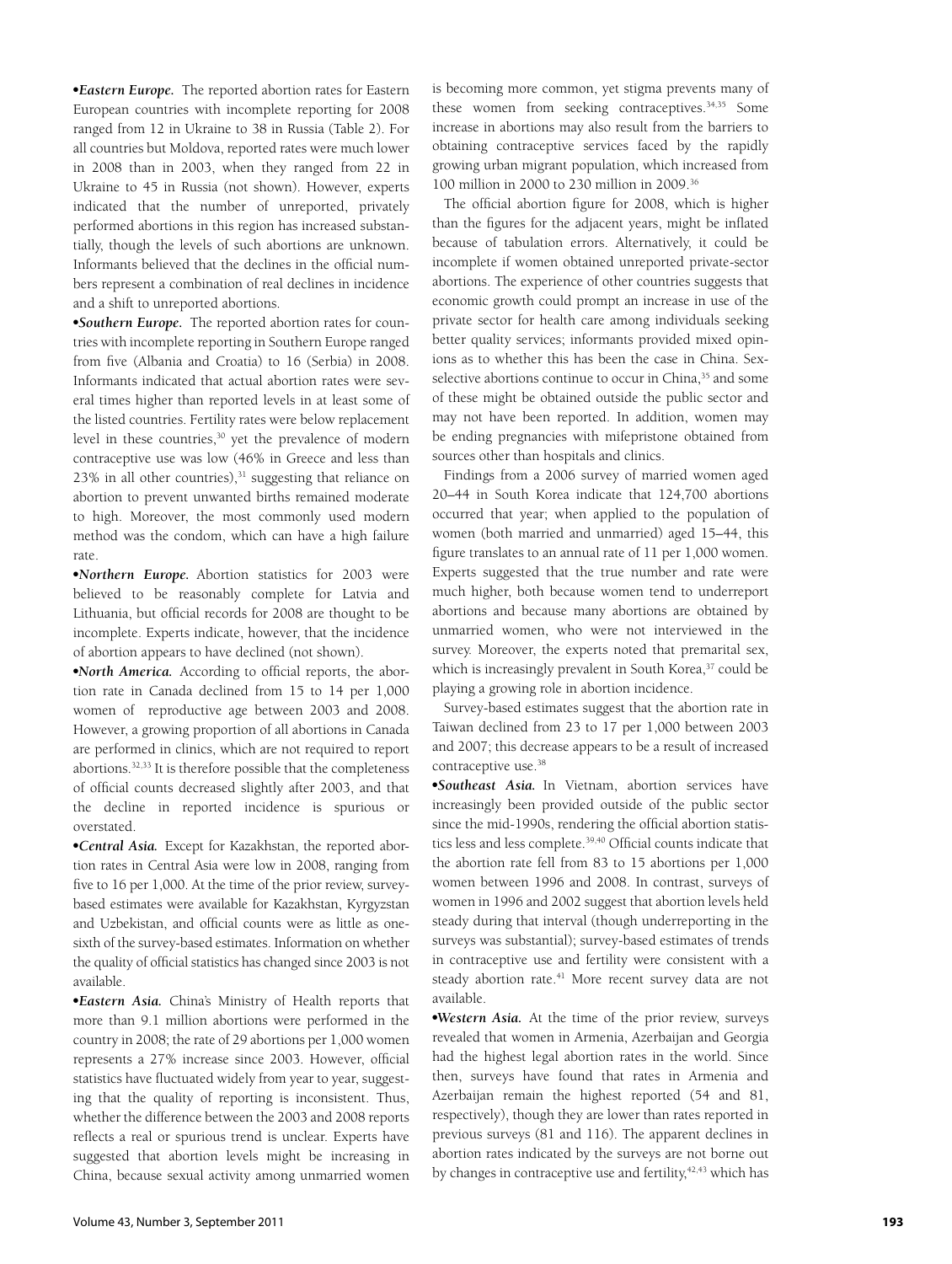#### *TABLE 3. Number and rate of abortions in countries where unsafe abortion remains prevalent despite liberal abortion laws, and source of data, by country and year*

| Country                                | No.     |         | Rate  |     | Year | Source              |
|----------------------------------------|---------|---------|-------|-----|------|---------------------|
|                                        | Legal   | All     | Legal | All |      |                     |
| <b>Latin America and the Caribbean</b> |         |         |       |     |      |                     |
| Mexico City*                           | 13,400  | u       | 6     | u   | 2008 | Official record     |
| <b>Mexico City</b>                     | u       | 165,500 | u     | 34  | 2006 | Indirect estimation |
| Asia                                   |         |         |       |     |      |                     |
| Cambodia                               | 35,200  | 73,900  | 11    | 22  | 2005 | Mixed methods       |
| India                                  | 641,800 | u       | 2     | u   | 2008 | Official record     |
| Nepal <sup>+</sup>                     | 97,400  | u       | 15    | u   | 2008 | Official record     |
| Africa                                 |         |         |       |     |      |                     |
| Ethiopia                               | 103,000 | 382,500 | 6     | 23  | 2008 | Mixed methods       |
| South Africa                           | 77,200  | u       | 6     | u   | 2009 | Official record     |

\*Abortions in public medical facilities only. †Data are for July 2007–June 2008. *Notes:* All counts and rates are estimates. Numbers of abortions are rounded to the nearest 100. Rates are numbers of abortions per 1,000 women aged 15–44. u=unavailable.

> led to suggestions that the relatively low estimates from recent surveys reflect that abortion is increasingly stigmatized (resulting in greater reluctance on the part of women to report abortions in surveys) and that use of misoprostol (either as an abortifacient or to regulate menstruation without a pregnancy test) may have risen and may be underreported.<sup>42,43</sup> No survey estimates for Georgia have become available since the last review, which reported an estimate of 103 abortions per 1,000 women for 2005.

> •Latin America and the Caribbean. Official statistics indicate that the abortion rate in Cuba was 29 per 1,000 women in 2008, but these data exclude menstrual regulations (most of which are pregnancy terminations), which accounted for 57% of procedures in 2004.<sup>44</sup> According to Ministry of Health statistics, the abortion rate excluding menstrual regulations rose by 16% between 2003 and 2008, after a long period of decline between the mid-1980s and the early 2000s.

> The official count of abortions in Puerto Rico in 2006 translates to a rate of seven abortions per 1,000 women. The official rate was also low in  $2003$  (nine per  $1,000$ ). Both estimates fall far short of the survey-based estimate of 18 per 1,000 in 2001,<sup>45</sup> indicating severe underreporting in the official record. A more recent survey-based estimate is not available.

> -*Africa.* Tunisia is the only African country with incomplete abortion statistics and a liberal abortion law. Official reports indicate that the rate fell from 10 to six per 1,000 between 1996 and 2009; experts suggested that the lower rate in 2009 reflects a combination of a true decline, resulting from both increased contraceptive use and later age at marriage (along with continued low levels of premarital sexual activity), and a decline in the coverage of reports, resulting from growing numbers of privately performed abortions. Surveys indicate that a small increase in contraceptive prevalence occurred between 1994 and 2001, and a sharp increase in the age at marriage occurred from the mid-1970s to the early 2000s,<sup>46</sup> but no information is available on whether these trends continued into the late 2000s.

#### **Countries with Legal and Illegal Abortions**

In some countries, as well as Mexico City, many unsafe abortions occur despite liberal abortion laws. Abortion counts and estimates for some of these six jurisdictions are available from various sources. In jurisdictions with official reporting systems, large numbers of unreported abortions—some of which are unsafe, illegal or both still occur, for several reasons: The reporting systems may not be sufficiently developed; the number of approved providers may be insufficient to satisfy the demand; regulations regarding eligibility to provide legally sanctioned abortions may be onerous; and unreported private abortions may be lower in cost, be easier to obtain or seem to confer more privacy than public-sector procedures. Cambodia and Ethiopia lack official reporting systems, but evidence indicates that both safe and unsafe abortions occur. Estimates of overall abortion incidence are available for only three of the six countries and territories (Table 3).

Mexico City's abortion law was liberalized in 2007, and several public hospitals, a few public-sector clinics and private physicians now provide legal abortion services. The official report indicates that 13,400 abortions were performed in public facilities in 2008, which translates to a rate of approximately six per 1,000 residents of Mexico City. By contrast, according to a national study, 165,500 abortions were performed in Mexico City in 2006, and the abortion rate was 34.<sup>47</sup> If this rate held steady after the change in the law, then only 8% of all abortions in that region were provided in the public sector.

According to a survey of health facilities in Cambodia, 35,200 abortions took place in public and private facilities staffed by trained providers in 2005. These findings, together with information from surveys of women on the percentage distribution of abortions according to where they were performed, suggest that an additional 38,700 abortions occurred in women's homes and other locations, for an overall abortion rate of 22 per 1,000 reproductiveaged women.<sup>48</sup>

Although the official report from India indicates that only two legal abortions per 1,000 women were performed in 2008 (down from three in 2003), a facilitybased survey in 2002 estimated an overall rate of 26 abortions per 1,000 women, of which more than onethird were considered safe, even if they did not conform with all of the regulatory conditions imposed by law. Mifepristone and misoprostol manufacturing and sales data<sup>49</sup> suggest that the use of medication abortion has increased substantially in recent years. However, the extent to which this increase reflects a shift from surgical abortion, and the degree to which it represents a rise in overall abortion levels, are unclear.

A liberal abortion law went into effect in 2004 in Nepal. The number of service sites and trained providers has increased rapidly across the country, and the recorded rate of legal abortions increased from five to 15 per 1,000 between 2005 and 2008.<sup>50</sup> Nevertheless, it is possible that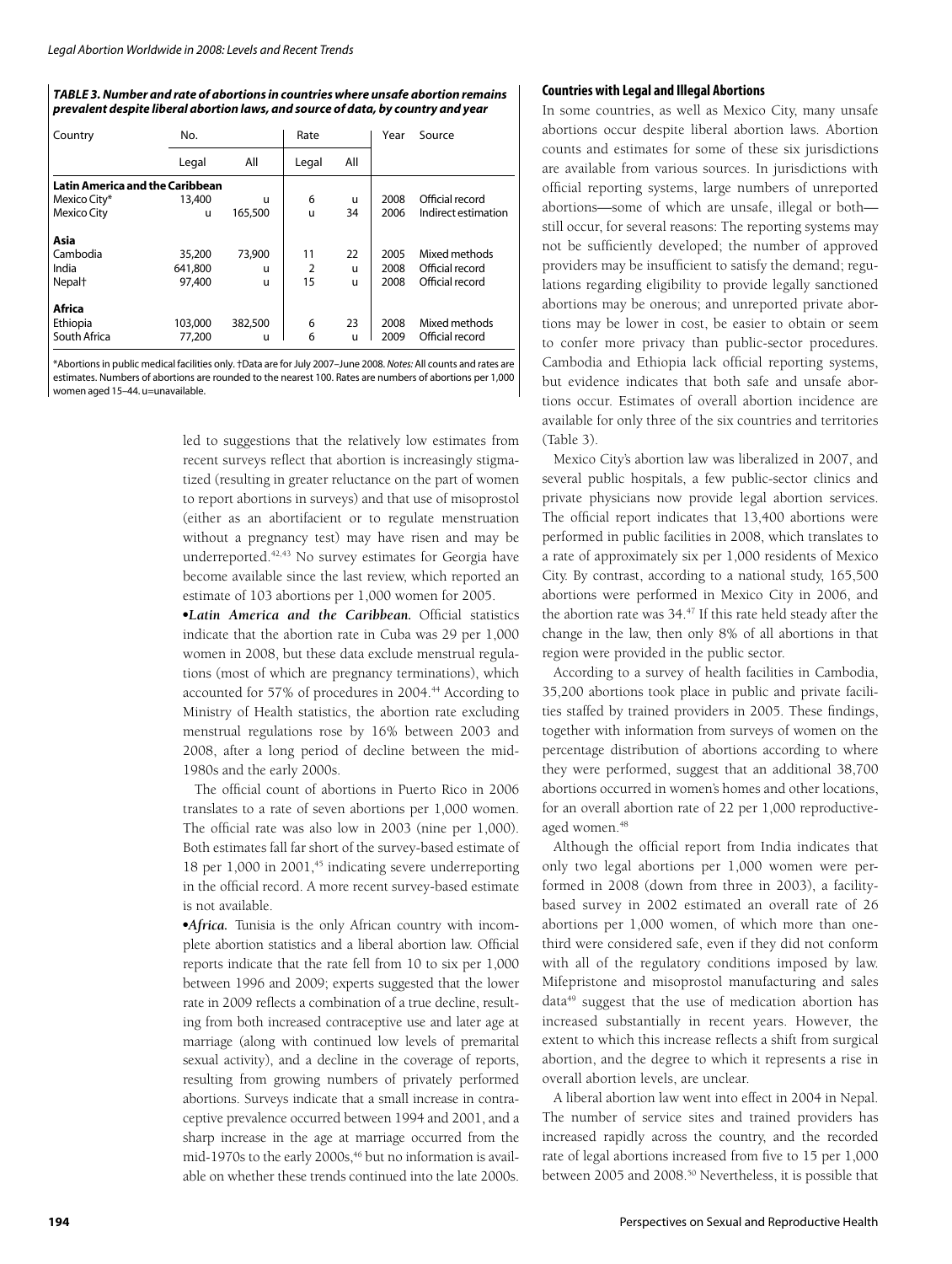large numbers of unreported abortions occur; a knowledgeable informant indicated that the number of abortions performed by unregistered providers in 2008 was likely equal to those done by registered providers.

As of 2005, abortion is allowed in Ethiopia under a range of conditions; the most liberal of these are when continuation of the pregnancy endangers the health of the woman or the fetus, and when the woman is unable to bring up the child owing to her status as a minor or to a physical or mental infirmity. According to a nationally representative survey of public and private facilities, 103,000 legal abortions were performed in such facilities nationwide in 2008, representing an annual rate of six per 1,000 women.<sup>51</sup> Indirect estimates of the total abortion incidence, developed as part of the same study, indicate that legal abortions accounted for 27% of all abortions performed, which leads to an estimated overall rate of 23 per 1,000 women.

A law allowing abortion on request during the first trimester was enacted in South Africa in 1997. Official statistics indicate that between 2003 and 2008, the annual rate remained steady at six per 1,000 women. However, sources reported that official data on legal abortions are incomplete because private-sector providers often fail to report some abortions, particularly medication abortions, and a few provinces delay or omit reporting for technical reasons. An unknown number of women resort to privatesector abortions, as the demand for services exceeds the capacity of public facilities, partly because some providers remain reluctant to perform abortions.<sup>52</sup> An estimate of the rate of illegal abortion is not available, but South Africa accounts for 90% of the population in Southern Africa, and the estimated rate of unsafe (largely illegal) abortions in this region was nine per 1,000 in 2008.<sup>53</sup>

#### **DISCUSSION**

Among the countries with reliable information on abortion trends between 1996 and 2008, more have experienced decreases than increases in their rates. Moreover, the declines in abortion rates tended to be steeper than the increases. In 2008, the highest rates of legal abortion were in Azerbaijan and Armenia, and the lowest were in Germany, Switzerland and the Netherlands.

Of the 77 countries and territories in which legal abortion is generally available, 41 are in the developed world. Abortion rates ranged from seven to 30 per 1,000 women aged 15–44 in developed countries with complete statistics in 2008. Abortion information was incomplete for most developing countries, and reported rates in these countries varied widely.

Abortion rates continued to decline in the former Soviet countries after 2003, as they had between 1996 and 2003, and the changes in incidence continue to be more dramatic there than in any other region of the world. Abortion levels in these countries, once uniformly high, varied widely in 2008, and rates in several of them were comparable with those of other developed countries. However, estimates

for others, including Russia, Armenia and Azerbaijan, remained high. Overall, the pace of decline in this region appears to have greatly slowed, and if abortion rates plateau at or near current levels, some of the countries in this region will continue to have the highest rates of legal abortion in the world.

After declining between 1996 and 2003, abortion incidence appears to have risen in China, although the evidence for the recent increase is tenuous. If the rate has increased, the most likely explanations, namely increased premarital sexual activity and internal migration, could come into play in other countries during periods of rapid economic growth. An increase in the prevalence of premarital sexual activity has also been singled out as an important reason for rising abortion rates among young women in Japan.<sup>54</sup> Surveys and other studies from South Korea<sup>37</sup> and Vietnam<sup>41</sup> suggest that premarital sexual activity is also on the rise in these countries.

In many European countries outside of the former Soviet bloc, the size of the immigrant population has been increasing,12 and in many of these countries immigrants have abortions at higher rates than nonimmigrants. Similarly, in the United States, 16% of abortions in 2008 were obtained by foreign-born women,<sup>55</sup> who account for 11% of the female population.<sup>56</sup> National statistics likely mask important subnational disparities in abortion levels in other respects as well; abortion rates differ substantially according to women's social and demographic characteristics in the United States,<sup>55</sup> and differentials by ethnicity have been observed in the United Kingdom.57 Women who belong to subgroups with high abortion rates may have inadequate knowledge of contraception, difficulties accessing family planning services, weak social networks to support sustained contraceptive use, or values that conflict with contraceptive use. Information on disparities in abortion levels within countries is vital to identifying populations that are most at risk for unintended pregnancy and most in need of services to help them avoid such pregnancies.

An assessment of the quality of official abortion statistics, and of how their quality may have changed over time, is critical to helping stakeholders properly use these data. For nearly half of the countries in this review, the official records were deemed incomplete on the basis of the input of country experts or empirical evidence from other sources.

Private-sector abortions represent a growing proportion of abortions in many parts of the world, including Eastern Europe and parts of Asia. Because this sector is much more likely than the public sector to underreport abortions, this phenomenon is increasingly compromising researchers' ability to assess trends on the basis of official statistics. In addition, medication abortions are more likely than surgical abortions to be missed in official counts, especially where abortifacients can be obtained at nonpublic facilities, such as pharmacies. Other means of measuring abortions, such as nationally representative surveys of women or providers, which so far have largely been viewed as needed only in settings where abortions are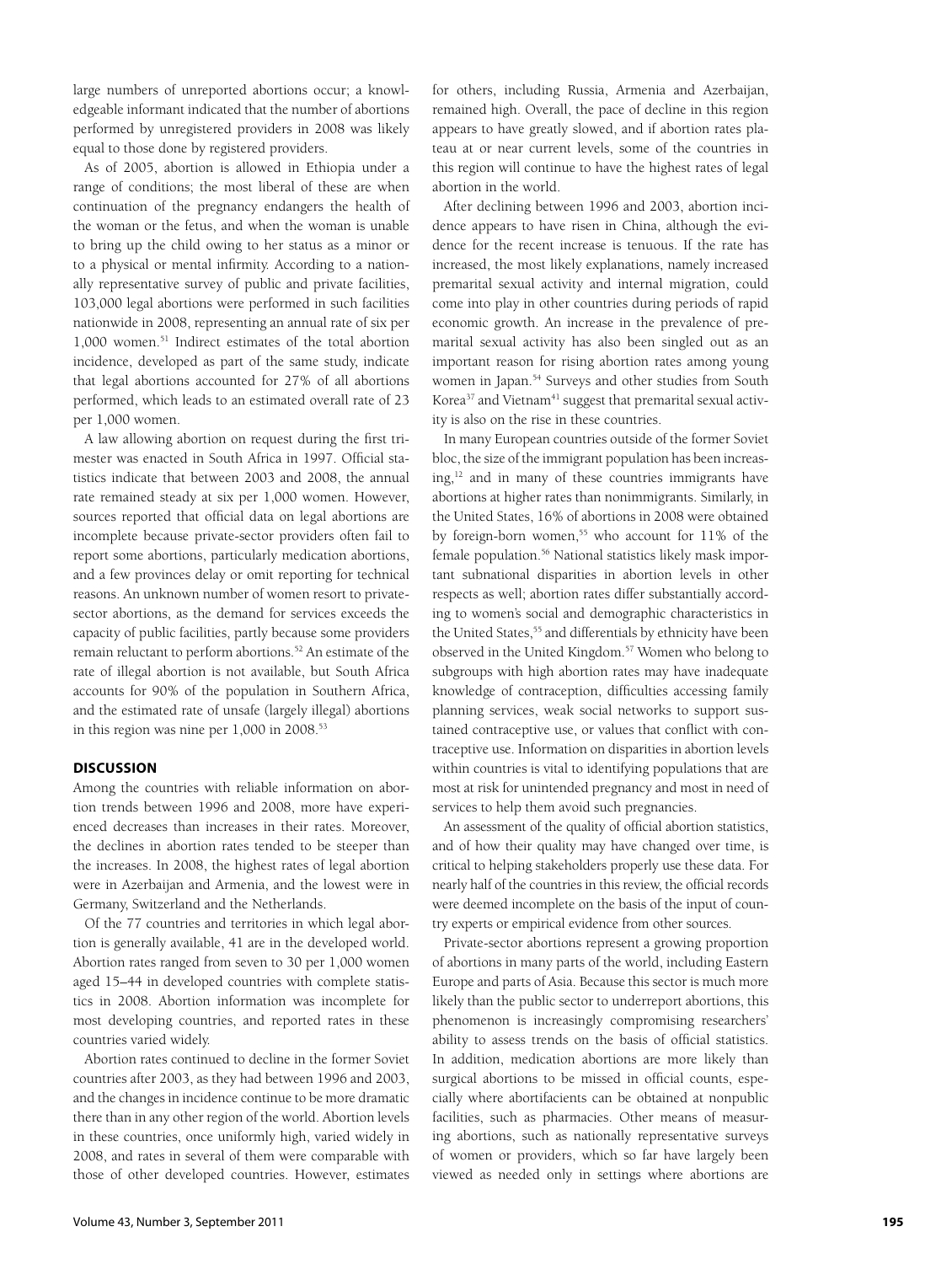largely clandestine, may become increasingly important as sources of information in countries with legal abortions.

The extent to which the declines in abortion rates in some countries reflect declines in unintended pregnancy or barriers to abortion services is unclear. In some of the former Soviet countries, significant fees have been imposed on services that once were free.58 In Russia, the grounds for legal abortion after the 12th week of gestation were narrowed in 2003; however, this seems to have had little impact on incidence, as the proportion of all abortions that occur beyond the 12th week remained at 1–2% in 2008.

Evidence indicates that the legal status of abortion has little influence on abortion levels, but is associated with the safety of the procedure.<sup>59</sup> A number of countries have liberalized their abortion laws since the mid-1990s. More research is warranted on the impact of abortion law reform on women's reproductive health, and on the processes that need to follow legal reform to ensure a reduction in the incidence of unsafe abortion.

In many countries with liberal abortion laws, contraceptive prevalence is high and abortions are nevertheless taking place. The fact that abortions occur in measurable numbers in all of the countries reviewed here—including those where contraceptive prevalence is high—adds to the evidence that in all societies, some women and couples will have unintended pregnancies, and some of them will decide to end their pregnancies. Because all contraceptive methods, including sterilization, have failures, it is important to ensure access to safe abortion services.

However, research does consistently indicate that abortion is less common where contraceptive use is widespread.<sup>60,61</sup> Whether safe or unsafe, abortions are generally more demanding of women and health care systems than contraception. Improving access to contraceptives for all women and couples, and improving the effectiveness of use among those who are already using a method, is a crucial step toward reducing the incidence of unintended pregnancy and induced abortion worldwide.

#### **SUPPORTING INFORMATION**

Additional Supporting Information may be found in the online version of this article on Wiley Online Library:

**Appendix S1**. Abortion rates in selected countries with complete records, by year.

Please note: Wiley-Blackwell is not responsible for the content or functionality of any supporting materials supplied by the authors. Any queries (other than missing material) should be directed to the corresponding author for the article.

#### **REFERENCES**

**1.** Singh S et al., *Abortion Worldwide: A Decade of Uneven Progress,* New York: Guttmacher Institute, 2009.

**2.** Henshaw SK, Singh S and Haas T, The incidence of abortion worldwide, *International Family Planning Perspectives,* 1999, 25(Suppl.):S30–S38.

**3.** Sedgh G et al., Legal abortion worldwide: incidence and recent trends**,** *International Family Planning Perspectives,* 2007, 33(3):106–116.

**4.** Boland R and Katzive L, Developments in laws on induced abortion: 1998–2007, *International Family Planning Perspectives,* 2008, 34(3):110–120.

**5.** Duggal R and Ramachandran V, *Abortion Assessment Project—India: Summary and Key Findings,* Mumbai: Center for Enquiry into Health and Allied Themes and Healthwatch, 2004.

**6.** United Nations (UN), *Demographic Yearbook 2008,* New York: UN, 2010, Table 7, *<*http://unstats.un.org/unsd/demographic/products/ dyb/dyb2008/Table07.pdf >, accessed Feb. 8, 2011.

7. World Health Organization (WHO) Regional Office for Europe, European health for all database, no date, <http://data.euro.who.int/ hfadb/>, accessed Feb. 17, 2011.

**8.** Jones RK and Kooistra K, Abortion incidence and access to services in the United States, 2008, *Perspectives on Sexual and Reproductive Health,* 2011, 43(1):41–50.

**9.** Rossier C, Estimating induced abortion rates: a review, *Studies in Family Planning,* 2003, 34(2):87–102.

**10.** Singh S, Prada E and Juarez F, The abortion incidence complications method: a quantitative technique, in: Singh S, Remez L and Tartaglione A, eds., *Methodologies for Estimating Abortion Incidence and Abortion-Related Morbidity: A Review,* New York: Guttmacher Institute; and Paris: International Union for the Scientific Study of Population (IUSSP), 2010, pp. 71–85.

**11.** Philipov D et al., Induced abortion in Russia: recent trends and underreporting in surveys, *European Journal of Population,* 2004, 20(2):95–117.

**12.** Population Division, UN Department of Economic and Social Affairs, World population prospects: the 2008 revision, no date, <http://esa.un.org/unpp>, accessed Feb. 9, 2011.

**13.** Bongaarts J and Potter RE, *Fertility, Biology, and Behavior: An Analysis of the Proximate Determinants,* New York: Academic Press, 1983.

**14.** Finer LB and Henshaw SK, Disparities in rates of unintended pregnancy in the United States, 1994 and 2001, *Perspectives on Sexual and Reproductive Health,* 2006, 38(2):90–96.

**15.** Instituto Nacional de Estadistica, *Statistical Yearbook of Spain 2009,* no date, <http://www.ine.es/prodyser/pubweb/anuario09/ anu09\_02demog.pdf>, accessed Apr. 6, 2011.

**16.** Grandolfo M et al., Epidemiological surveillance system on induced abortion, *Notiziaria dell' Istituto Superiore di Sanità,* 2009, 22(5):1–7 (in Italian).

**17.** Italian National Institute of Statistics, I.Stat: data warehouse of the Institute, no date, <http://en.istat.it/dati/i\_stat.html>, accessed Apr. 6, 2011.

**18.** Malin M and Gissler M, Induced abortions among immigrant women in Finland, *Finnish Journal of Ethnicity and Migration,* 2008, 3(1):2–12.

**19.** Rademakers J, Mouthaan I and de Neef M, Diversity in sexual health: problems and dilemmas, *European Journal of Contraception & Reproductive Health Care,* 2005, 10(4):207–211.

**20.** Eskild A et al., Induced abortion among women with foreign cultural background in Oslo, *Tidsskr Nor Laegeforen,* 2002, 122(14):1355–1357 (in Norwegian).

**21.** Helstrom L et al., Abortion rate and contraceptive practices in immigrant and native women in Sweden, *Scandinavian Journal of Public Health,* 2003, 31(6):405–410.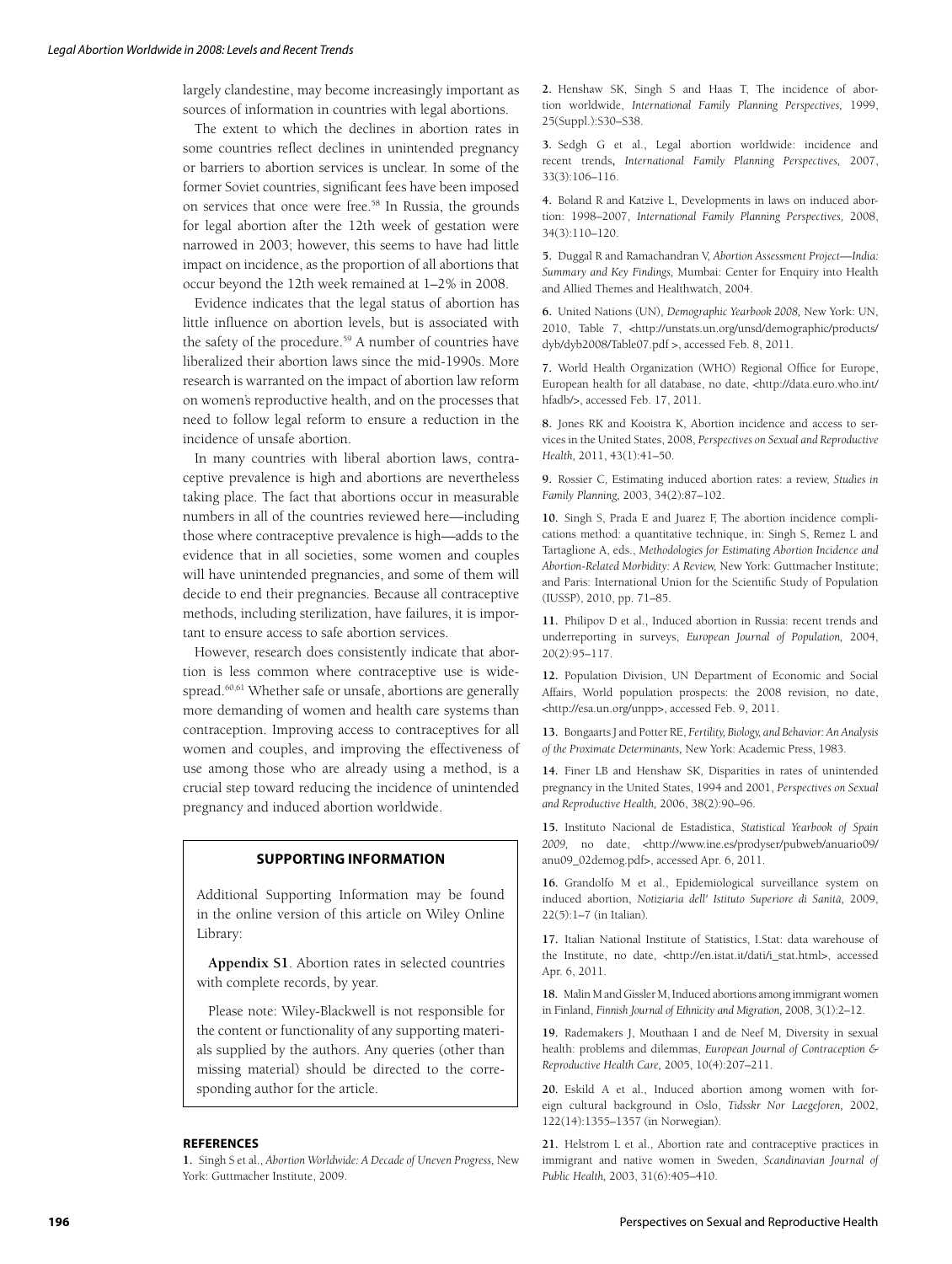**22.** Helstrom L, Zatterstrom C and Odlind V, Abortion rate and contraceptive practices in immigrant and Swedish adolescents, *Journal of Pediatric and Adolescent Gynecology,* 2006, 19(3):209–213.

**23.** Statistics Finland, Nationality according to age and gender by region 1990–2010, no date, <http://pxweb2.stat.fi/database/StatFin/ vrm/vaerak/vaerak\_en.asp>, accessed Apr. 6, 2011.

**24.** Statistics Norway, Table 05196: Population, by sex, age and citizenship, no date, <http://statbank.ssb.no/statistikkbanken/Default\_ FR.asp?PXSid=0&nvl=true&PLanguage=1&tilside=selecttable/ hovedtabellHjem.asp&KortnavnWeb=folkemengde>, accessed Apr. 6, 2011.

**25.** Statistics Sweden, Population size, number of deaths, immigrants, emigrants and average population size by country of birth, sex and age: year 2008–2110, no date, <http://www.ssd.scb.se/databaser/ makro/MainTable.asp?yp=tansss&xu=C9233001&omradekod=BE& omradetext=Population&lang=2&langdb=2>, accessed Apr. 6, 2011.

**26.** Netherlands Centraal Bureau voor de Statistiek, Statline, no date, <http://statline.cbs.nl/StatWeb/default.aspx?LA=EN>, accessed Apr. 6, 2011.

**27.** Chan A and Sage LC, Estimating Australia's abortion rates 1985– 2003, *Medical Journal of Australia,* 2005, 182(9):447–452.

**28.** Evans A, Australian Demographic and Social Research Institute, Australian National University, Canberra, Australia, personal communication, Dec. 17, 2011.

**29.** Chan A et al., *Pregnancy Outcome in South Australia 2008,*  Adelaide, Australia: Pregnancy Outcome Unit, South Australia Health, Government of South Australia, 2009.

**30.** Population Division, UN Department of Economic and Social Affairs, World fertility patterns 2009 wall chart, New York: UN, 2010.

**31.** Population Division, UN Department of Economic and Social Affairs, *World Contraceptive Use 2009,* New York: UN, 2009.

**32.** Statistics Canada, *Induced Abortion Statistics 2005,* Ottawa, Canada: Statistics Canada, 2008, <http://www.statcan.gc.ca/pub/82– 223-x/82–223-x2008000-eng.pdf>, accessed Apr. 5, 2011.

**33.** Canadian Institute for Health Information, Therapeutic abortions data 2008, no date, <http://www.cihi.ca/CIHI-ext-portal/pdf/ internet/TA\_08\_ALLDATATABLES20101124\_EN>, accessed Apr. 5, 2011.

**34.** Zheng X et al., Pregnancy and access to abortion of unmarried women aged 15–24 in China, paper presented at the annual meeting of the Population Association of America, Washington, DC, Mar. 31–Apr. 2, 2011.

**35.** Gu B, Induced abortion in China, paper presented at the annual meeting of the Population Association of America, Dallas, Apr. 15–17, 2010.

**36.** Yang J, Triple disadvantages: economic integration of post-80 born rural-to-urban migrants to the host society in China, paper presented at the IUSSP Seminar on Youth Migration and Transitions to Adulthood in Developing Countries, Rio de Janeiro, Brazil, Dec. 8–10, 2010.

**37.** Sohn A and Chun SS, Gender differences in sexual behavior and condom-related behaviours and attitudes among Korean youths, *Asia-*Pacific Journal of Public Health, 2007, 19(2):45-52.

**38.** Sun TH, Planned Parenthood of Taiwan, Taipei, personal communication, Aug. 27, 2010.

**39.** Hoang KD and Xuan LTT, Induced abortion rates in Vietnam: the problems of measurement methods, paper presented at the IUSSP International Seminar on Measurement of Abortion Incidence, Abortion-Related Morbidity and Mortality, Paris, Nov. 7–9, 2007.

**40.** Nguyen QA and Hoang KD, Induced abortion in Vietnam: fact and resolution, paper presented at the Committee for International Cooperation in National Research in Demography International Seminar on Reproductive Health, Unmet Needs and Poverty, Bangkok, Nov. 25–30, 2002.

**41.** Ghuman S et al., Continuity and change in premarital sex in Vietnam, *International Family Planning Perspectives,* 2006, 32(4):166–174.

**42.** Armenia National Statistical Service, Armenia Ministry of Health and ORC Macro, *Armenia Demographic and Health Survey 2005,* Calverton, MD: Armenia National Statistical Service, Armenia Ministry of Health and ORC Macro, 2006.

**43.** Azerbaijan State Statistical Committee and Macro International, *Azerbaijan Demographic and Health Survey 2006,* Calverton, MD: Azerbaijan State Statistical Committee and Macro International, 2008.

**44.** Gran M, Interrupción voluntaria de embarazo y anticoncepción: dos métodos de regulación de la fecundidad Cuba 1995–2000, Havana, Cuba: Escuela Nacional de Salud Pública, Ministerio de Salud Pública, 2004.

**45.** Henshaw SK and Vargas YA, Study of induced abortion in Puerto Rico, 2001–2002, paper presented at the Saludpromujer Seminario Act ualidad del Aborto en Puerto Rico y el Mundo: Hallazgos de la Segunda Encuesta Nacional de Aborto*,* San Juan, Puerto Rico, Jan. 22, 2003.

**46.** Eltigani EE, Toward replacement fertility in Egypt and Tunisia, *Studies in Family Planning,* 2009, 40(3):215–226.

**47.** Juarez F et al., Estimates of induced abortion in Mexico: What's changed between 1990 and 2006? *International Family Planning Perspectives,* 2008, 34(4):158–168.

**48.** Fetters T and Samandari G, An estimate of safe and unsafely induced abortion in Cambodia, paper presented at the XXVI International Population Conference of the IUSSP, Marrakech, Morocco, Sept. 27–Oct. 2, 2009.

**49.** Sheriar NK, Making abortion safer in India by medical abortion, paper presented at the 2009 World Congress of the International Federation of Gynecology and Obstetrics, Cape Town, South Africa, Oct. 4–9, 2009.

**50.** Pant PD et al., *Investigating Recent Improvements in Maternal Health in Nepal: Further Analysis of the 2006 Nepal Demographic and Health Survey,* Calverton, MD: Macro International, 2008.

**51.** Singh S et al., The estimated incidence of induced abortion in Ethiopia, 2008, *International Perspectives on Sexual and Reproductive Health,* 2010, 36(1):16–25.

**52.** Harries J, Stinson K and Orner P, Health care providers' attitudes towards termination of pregnancy: a qualitative study in South Africa, *BMC Public Health,* 2009, Vol. 9, Art. 296, <http://www.biomedcentral. com/1471-2458/9/296>, accessed Apr. 6, 2011.

**53.** Shah I and Aahman E, Unsafe abortion in 2008: global and regional levels and trends, *Reproductive Health Matters,* 2010, 18(36):90–101.

**54.** Sato R and Iwasawa M, Contraceptive use and induced abortion in Japan: How is it so unique among the developed countries? *Japanese Journal of Population,* 2006, 4(1):33–54.

**55.** Jones RK, Finer LB and Singh S, *Characteristics of U.S. Abortion Patients, 2008,* New York: Guttmacher Institute, 2010.

**56.** U.S. Census Bureau, Foreign-born population of the United States: Current Population Survey, March 2008, Table 1.1, <http:// www.census.gov/population/www/socdemo/foreign/cps2008.html>, accessed Apr. 6, 2011.

**57.** Government Statistical Service, Abortion statistics, England and Wales: 2009, *Statistical Bulletin*, London: Office for National Statistics and Department of Health, 2010, No. 1, <http://www.dh.gov.uk/ prod\_consum\_dh/groups/dh\_digitalassets/documents/digitalasset/ dh\_116336.pdf>, accessed Feb. 18, 2011.